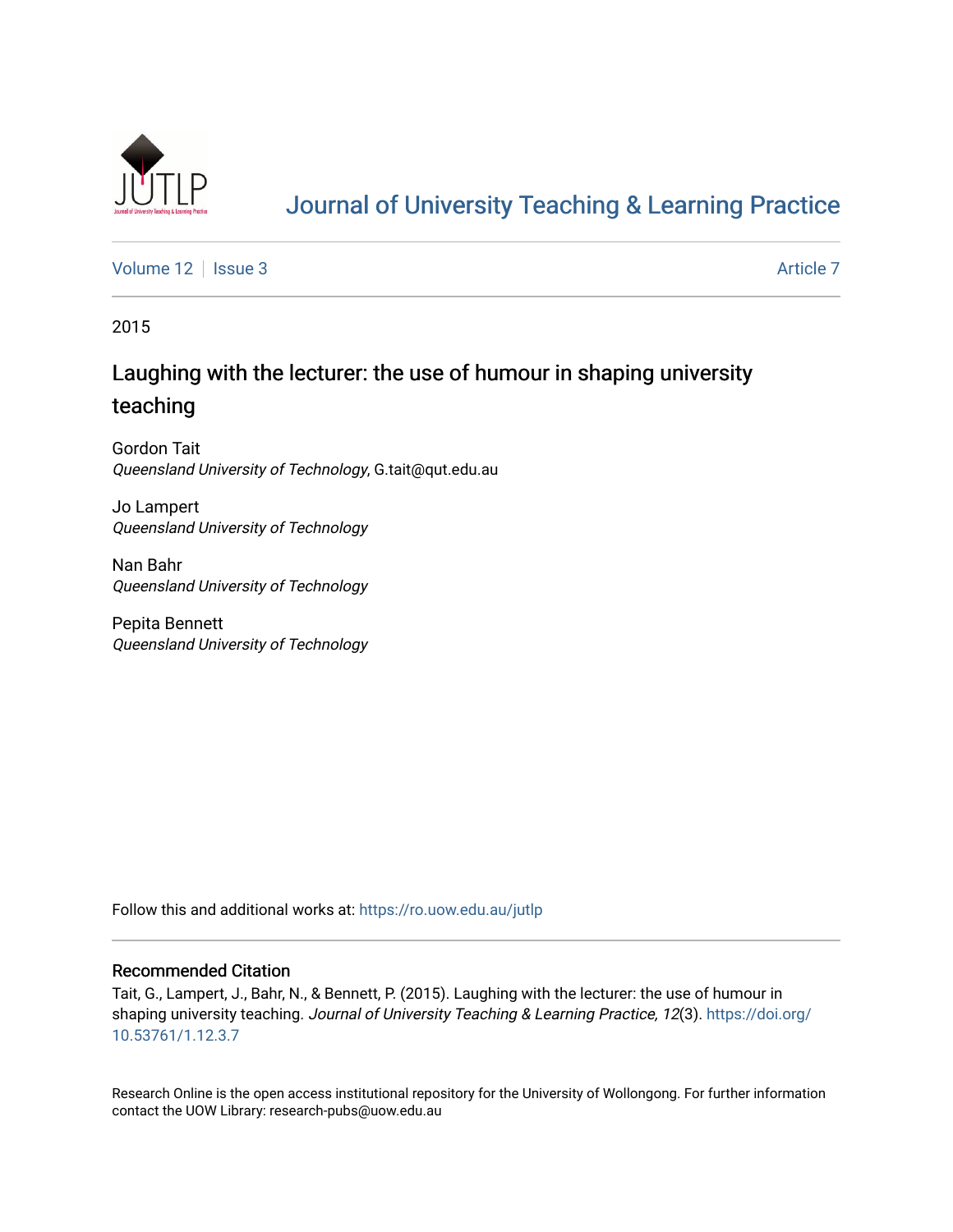# Laughing with the lecturer: the use of humour in shaping university teaching

## **Abstract**

This paper addresses the ways in which humour is used by university academics to shape teaching personas. Based upon the work of Mauss and Foucault, and employing semi-structured, in-depth interviews with a range of university teachers, this research suggests that most tertiary teachers deliberately fashion various kinds of teaching persona, which they then perform in lectures and tutorials. The use of humour is widely seen as an important component within this form of self-shaping, as it fits within dominant frameworks of expectation regarding contemporary models of "edutainment". This research demonstrates that a wide range of practices of the self—including physical, verbal, and relational elements—are employed by academics as part of shaping various humorous teaching personas. Some boundaries exist limiting the use of these pedagogic characters; for example, arguments about natural ability with humour prefigure who is most likely to deploy humour as a practice of professional selfformation. Also, professional concerns regarding seniority and job security are also factored into decision-making regarding those humorous personas likely to be considered appropriate within particular tertiary teaching contexts.

## Keywords

University teaching, humour, identity, performance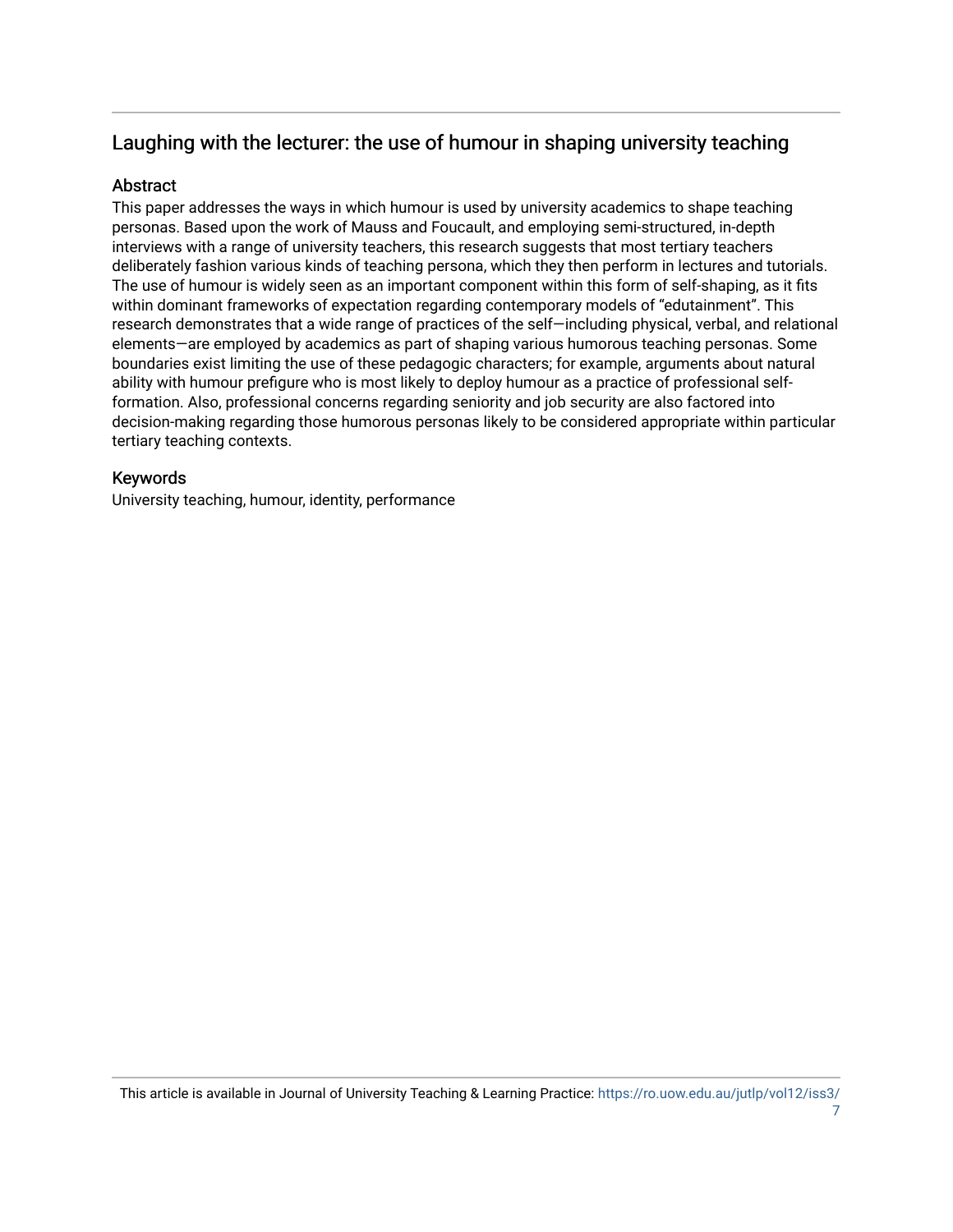

# [Journal of University Teaching & Learning Practice](https://ro.uow.edu.au/jutlp)

[Volume 12](https://ro.uow.edu.au/jutlp/vol12) | [Issue 3](https://ro.uow.edu.au/jutlp/vol12/iss3) Article 7

2015

# Laughing with the lecturer: the use of humour in shaping university teaching

Gordon Tait Queensland University of Technology, G.tait@qut.edu.au

Jo Lampert Queensland University of Technology

Nan Bahr Queensland University of Technology

Pepita Bennett Queensland University of Technology

Follow this and additional works at: [https://ro.uow.edu.au/jutlp](https://ro.uow.edu.au/jutlp?utm_source=ro.uow.edu.au%2Fjutlp%2Fvol12%2Fiss3%2F7&utm_medium=PDF&utm_campaign=PDFCoverPages) 

### Recommended Citation

Tait, G., Lampert, J., Bahr, N., & Bennett, P. (2015). Laughing with the lecturer: the use of humour in shaping university teaching. Journal of University Teaching & Learning Practice, 12(3). [https://ro.uow.edu.au/jutlp/vol12/iss3/7](https://ro.uow.edu.au/jutlp/vol12/iss3/7?utm_source=ro.uow.edu.au%2Fjutlp%2Fvol12%2Fiss3%2F7&utm_medium=PDF&utm_campaign=PDFCoverPages) 

Research Online is the open access institutional repository for the University of Wollongong. For further information contact the UOW Library: research-pubs@uow.edu.au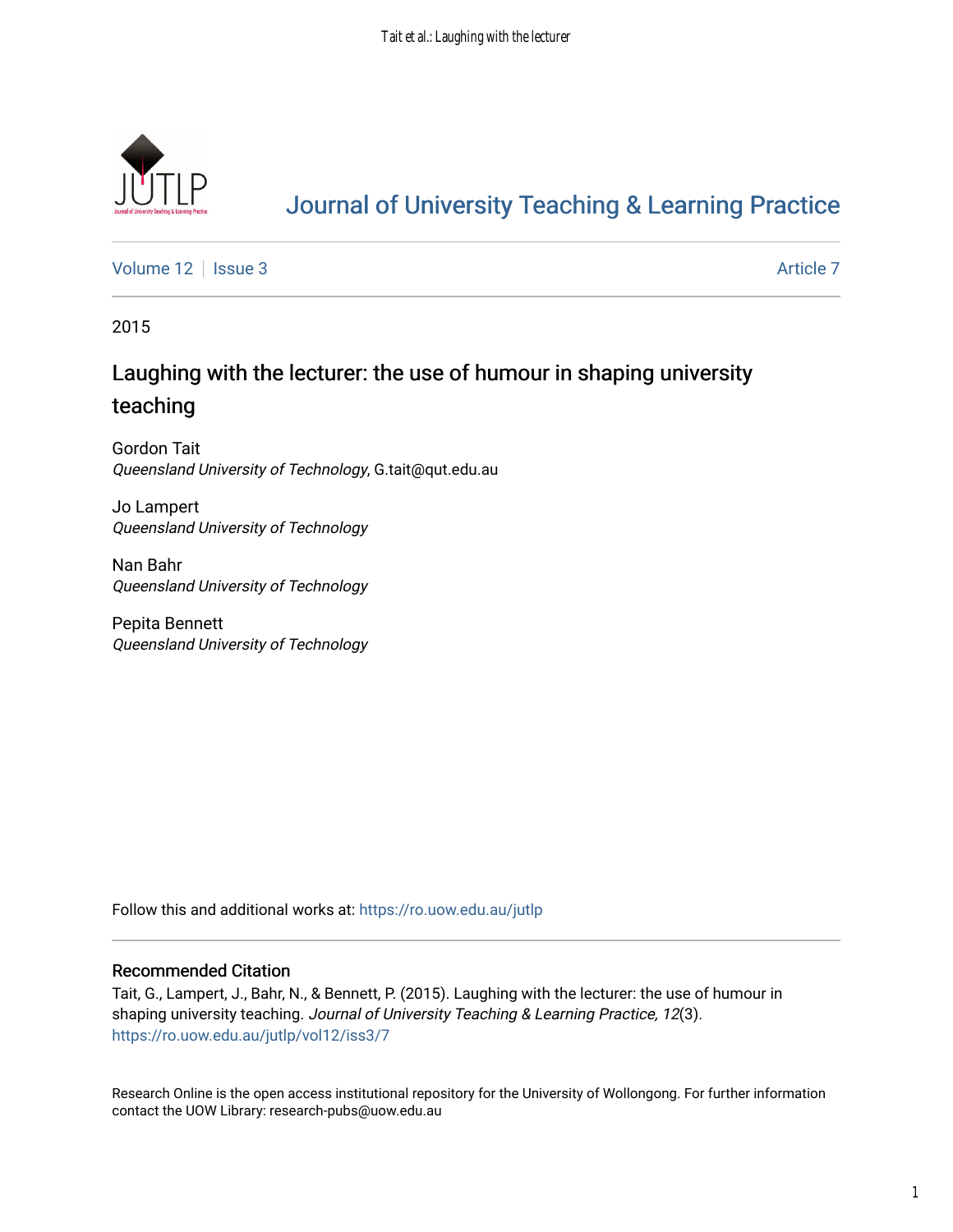# Laughing with the lecturer: the use of humour in shaping university teaching

## Abstract

This paper addresses the ways in which humour is used by university academics to shape teaching personas. Based upon the work of Mauss and Foucault, and employing semi-structured, in-depth interviews with a range of university teachers, this research suggests that most tertiary teachers deliberately fashion various kinds of teaching persona, which they then perform in lectures and tutorials. The use of humour is widely seen as an important component within this form of self-shaping, as it fits within dominant frameworks of expectation regarding contemporary models of "edutainment". This research demonstrates that a wide range of practices of the self—including physical, verbal, and relational elements—are employed by academics as part of shaping various humorous teaching personas. Some boundaries exist limiting the use of these pedagogic characters; for example, arguments about natural ability with humour prefigure who is most likely to deploy humour as a practice of professional selfformation. Also, professional concerns regarding seniority and job security are also factored into decision-making regarding those humorous personas likely to be considered appropriate within particular tertiary teaching contexts.

## Keywords

University teaching, humour, identity, performance

This article is available in Journal of University Teaching & Learning Practice: [https://ro.uow.edu.au/jutlp/vol12/iss3/](https://ro.uow.edu.au/jutlp/vol12/iss3/7)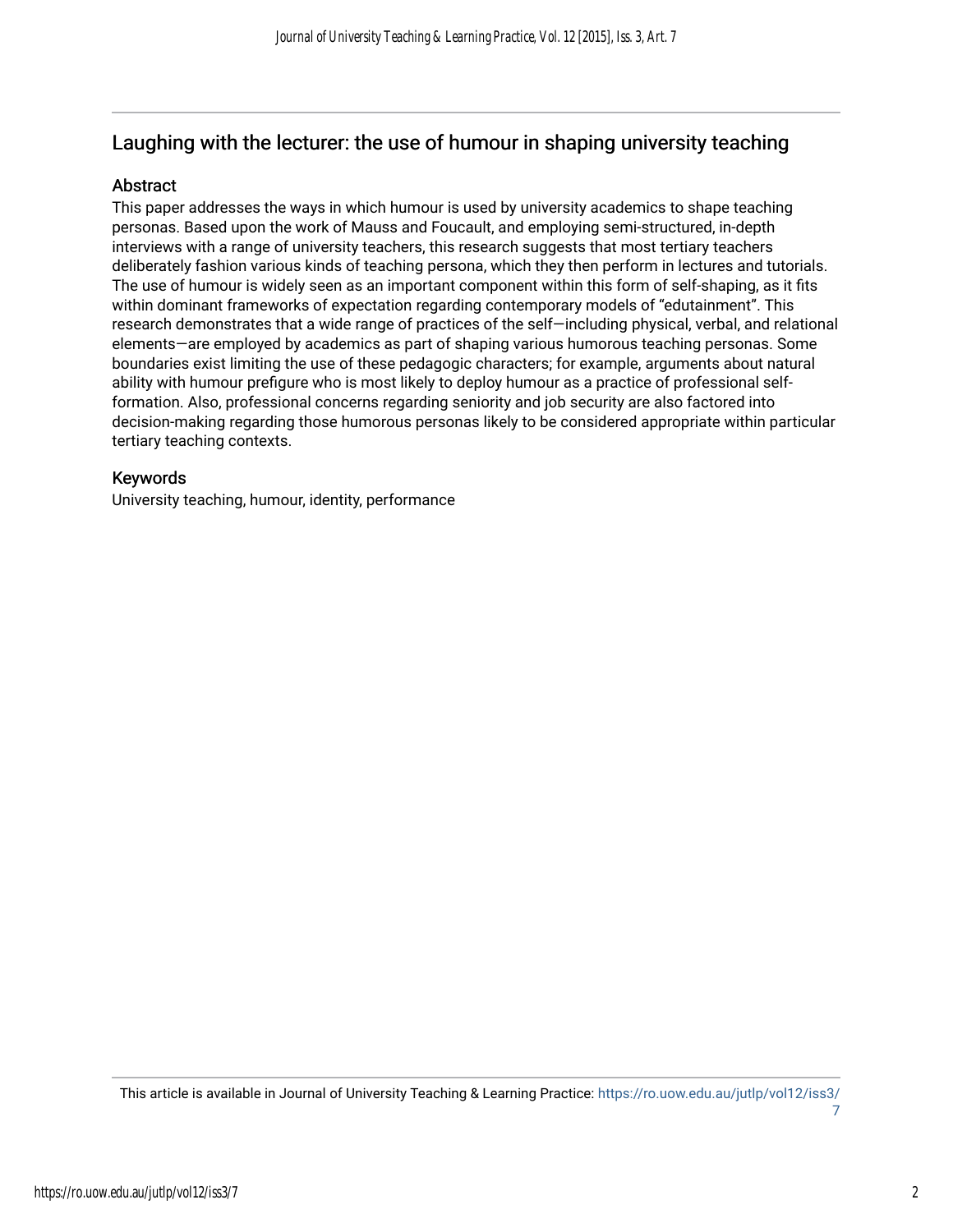## **Introduction – Humour and Performance in the Modern University**

In their book on tertiary teaching, Davis and Arrend (2013, pp.78-79) set out the fundamental rules of how to conduct successful lectures and tutorials. While they also address issues of signposting, effective organisation and overload avoidance, their first imperative is clear and unambiguous: "*Rule 1: Whatever it takes, get their attention*. Students won't learn much of anything from a presentation unless they are inspired to pay attention to it."

Unfortunately, getting students' attention has never been a straightforward matter. As the authors note, students have always daydreamed and allowed their attention to wander; however, in addition to this perennial problem, contemporary lecturers now have other issues to deal with when it comes to student attention. For one, they have to compete for the students' attention with a range of portable electronic devices, which, for many in attendance, are switched on and fully operational for the duration of the class (Fried 2006). Hammer et al. (2010, p.301) note the division between the students, who generally consider such usage a legitimate variant on multitasking, and lecturers, who normally regard the operation of such devices during teaching time as inappropriate, resulting in a kind of "continual partial attention". Hammer's principal solution to this dilemma is: work harder to better engage your students*.* A further problem involves the pedagogic expectations of the students themselves, steeped as they are within popular culture. The pressure to better engage students within the modern university – both from the institution and the "consumers" themselves – has resulted in the rise of a new genre of lecturing, widely referred to as *edutainment*. This is a "hybrid mix of education and entertainment", which relies on more informal, less didactic forms of presentation (Buckingham & Scanlon 2003, p.8). The notion of edutainment is regarded by some as a shameful signifier of a university sector that has lost its bearings, and by others as a positive step towards a more contemporary, interesting and egalitarian form of teaching (Pellegrino 2004).

Two particular issues arise with regards to the notion of edutainment that specifically pertain to this paper. The first relates to that of *performance*. Arguably there has always been an element of performance within university teaching; the panoptic architecture of the lecture theatre –indeed the term "theatre" itself – prefigures a degree of performativity within the task of lecturing. The issue becomes whether in the world of contemporary tertiary edutainment, the consumer-student must now be engaged at all costs, and the required register for that engagement is one of perpetual performance – especially within in the context of the mass lecture (Rodney 2012). The second issue involves the degree to which the use of humour constitutes an important component of the pedagogy of edutainment. The literature on the utility of humour in teaching seems unequivocal. Laughter in the classroom acts to relieve stress and anxiety (Shibinski & Martin 2010), helps students retain information (Garner 2006) and improves teacher-pupil relationships (Nesi 2012) and students' enjoyment of the subject (Torok et al. 2004). Of specific importance here, the use of humour in the lecture theatre focuses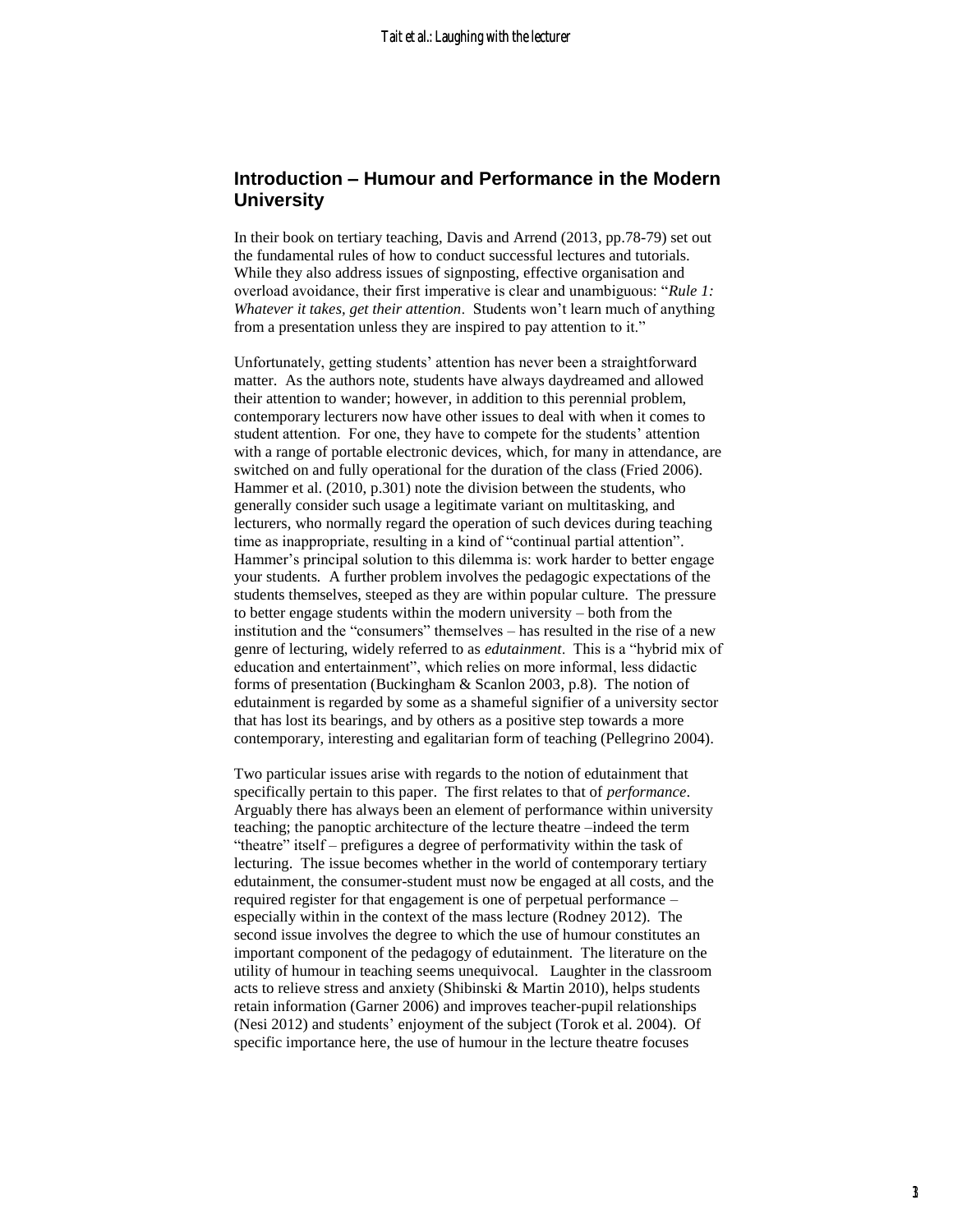student attention (Ulloth 2002) and helps students engage with the subject matter (Glenn 2002). Humour, it seems, is a perfect vehicle for edutainment.

Research on the nexus between performance and humour-use is by no means limited to the lecture theatre; there is also a significant literature on the performance of stand-up comedy. Indeed, the links between the two types of performance – university lecturing and stand-up comedy – have been the subject of some academic discussion. For instance, McCarron and Savin-Baden (2008) note that similar rules can apply for both professional stand-up comedians and university teachers when trying to get their audiences to laugh. They argue that both have an interactive relationship with their audiences; that both adopt particular kinds of performative strategies to elicit the desired responses from that audience; and finally that both are generally looking for responses beyond simply laughter.

Whether a performance occurs in a comedy club or a lecture theatre, a prerequisite for having a "performance" is that there be "performers". Sarason (1999) makes the case that good teaching is a form of acting. Teachers are essentially actors taking on roles; they are doing particular kinds of work on the self to achieve desired educational outcomes. Importantly, personas such as "the engaging and humorous lecturer" do not magically appear without any kind of training; rather, they are the product of deliberate self-shaping. This position is supported by Bruner (2002), who makes a series of suggestions for how academics can assemble specifically humorous teaching personas that can readily command the attention of students, and from there, better engage them with the material.

Such assertions about the complex relationship between tertiary teaching, theatrical performance and the use of humour in the processes of professionalidentity formation constitute the core problem examined in this paper. This problem is addressed through three central questions: first, to what extent is lecturing a form of performance? Second, to what extent, and in what ways, do academics adopt specific personas for their teaching? Finally, what role does humour play in the shaping of these personas?

## **Shaping a Teaching "Self"**

In his paper on teaching as stand-up comedy, Armstrong (2003, p.2) discusses the use of scripts for both teaching and stand-up routines; in doing so, he speaks to the relationship – as he sees it – between the role played by the performer-lecturer and their true inner self: "The issue about scripts is how far our performances are already determined for us, leaving little room for the expression of our own identity. We can hide behind the mask, and distance our sense of self from the role. We are only *playing* a role." This approach to identity, built around the notion of an inner self, constitutes the dominant, common-sense understanding of personhood. That is, we may wear a range of social and professional masks, such as "the funny lecturer", but underlying these masks is an authentic self, a unique inner person, the homunculus of identity.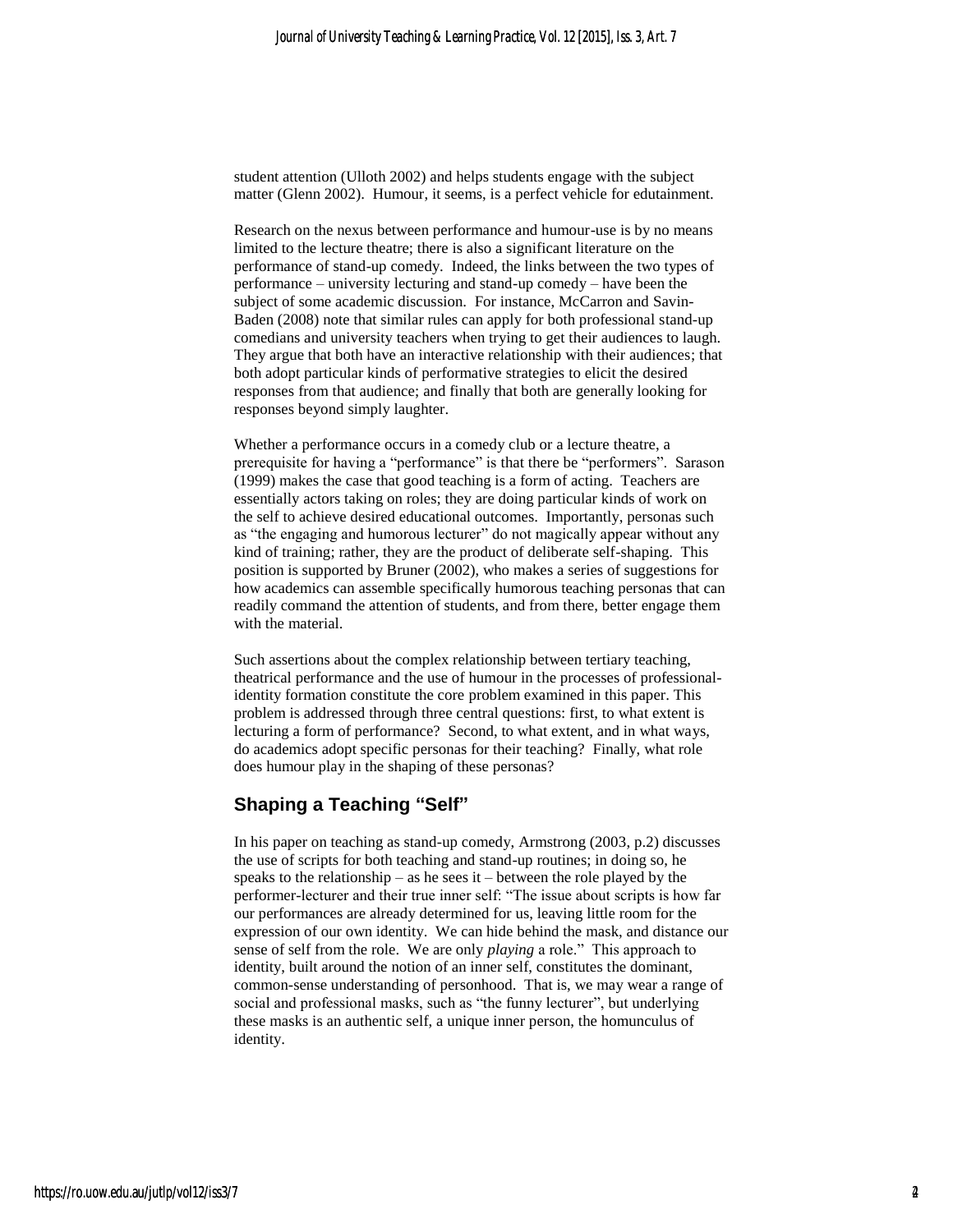This paper understands identity and personhood differently. Mauss (1985) contends that the idea of the authentic inner person is a historical contingency, and that the contours of personhood depend within any given moment on the social and historical contexts of their formation. Thus, "the person" neither has its genesis in some unrefined biological and psychological essence of the individual, nor is the inevitable outcome of simply being human, as access to this category has at times been restricted along clan and fraternity lines. Rather, personhood should be regarded as a set of statuses, rights and obligations that may be allocated under certain circumstances. It is a contingent mechanism for publicly organising the attributes and social relations available to members of the society.

Mauss cites a range of cultures where particular "persons" were special configurations of rights, statuses, capacities and traits primarily invested in trans-individual entities, such as names, totems and masks. In marked contrast to current western beliefs, the specificities of any of these "persons" were not invested in the inner self of that individual. Indeed, the etymology of the word *person* is itself germane to the issue, as it evolved from the Latin *persona*: "a mask, a tragic mask, a ritual mask, and the ancestral mask," in that the attributes of personhood were originally understood as being allocated to that mask and not to its wearer (Mauss 1985, p.13). For example, in the case of the Kwakiutl of the Pacific Northwest of America, it was possible not only to acquire possessions and prestige through the conquests of war, but also to accumulate the personages – such as "Walks-with-a-mighty-tread" or "Crashing-thunder" – previously attached to other individuals. By killing the previous owner or taking ritual trappings, one could also "inherit his names, his goods, his obligations, his ancestors, his 'person' (personne), in the fullest sense of the word. In this way ranks, goods, personal rights, and things, as well as their particular spirit, are acquired" (Mauss 1985, pp.8-9).

Mauss argues that the "inner self" came about primarily as a consequence of three important changes in the institutions of European law and morality. The first change involved the advent of Roman Law, which resulted in a more general distribution of the status of person than had been available through preexisting clan structures. The second change involved attempts by the Stoics to construct a philosophical system based upon individuals becoming responsible for their own conduct; instead of the attributes of the person being acquired at public ceremonies and rituals, they were now seen as being attached to an inner principle that regulated social behaviour. Finally, developments in Christian theology made a metaphysical entity of the moral person; it was the arrival of "the soul" which completed the fusion of personhood and the self. This fusion has now become axiomatic within contemporary western society.

The salient point here is that the binary between particular kinds of performance persona – the mask of "the funny lecturer" – and the notion of an authentic inner self, upon which that mask is placed – in Armstrong's words "our own identity" – is not one that stands up to close scrutiny. As will be discussed shortly, this has consequences both for how university teachers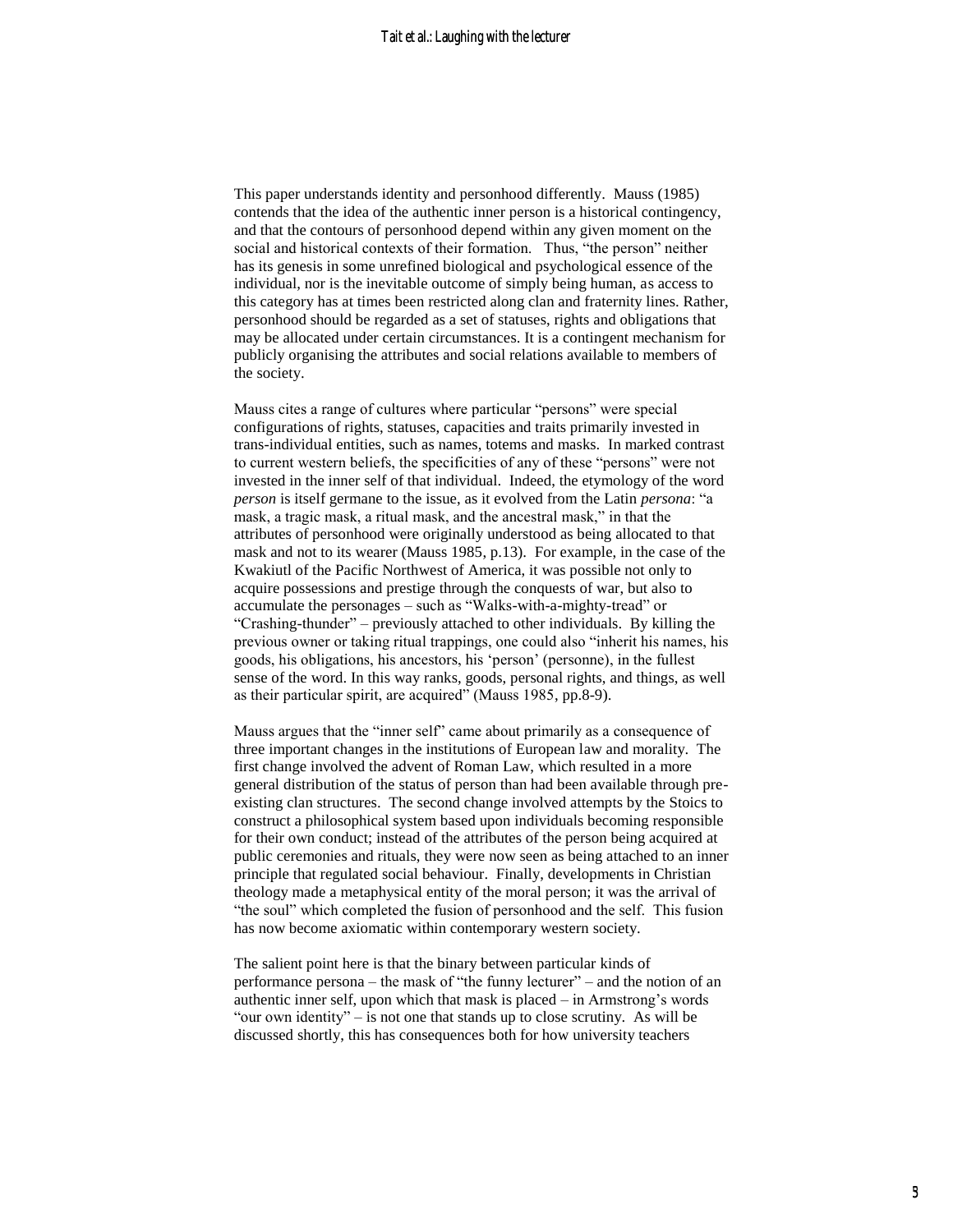understand the fashioning of their "teaching persona" and for who they think can use humour effectively within their teaching practice.

### **Methodology**

This research forms one part of a large-scale study into humour and pedagogy. Conducted within the Faculty of Education of a large, metropolitan Australian university, the research consisted of: 1) a survey of all education students into their attitudes, expectations and intentions regarding the use of humour in teaching; 2) a similar survey of all Faculty of Education teaching staff; and 3) semi-structured, in-depth interviews with members of the teaching staff.

This paper addresses one particular theme that emerged from those interviews regarding humour and identity-formation. The semi-structured, in-depth interviews lasted approximately 45 minutes each; they were then followed by several additional interviews of 15 minutes, clarifying particular issues and ideas. Of the 75 members of the teaching staff who completed the survey, 40 agreed to be interviewed; of the 40 willing staff, 15 were ultimately selected. These interviewees consisted of three sessional teachers, three lecturers, three senior lecturers, three associate professors and three professors. Reflecting the gender balance of the faculty, in each of these categories there were two females and one male. The interviewees were also selected on the basis of a range of different abilities with humour – some were widely regarded as funny, others not so.

## **Results and Discussion: Performance, Teaching Personas and Humour**

As discussed in the introduction, this paper is based around three central questions: To what extent is lecturing a form of performance? Do academics adopt specific personas for their teaching? What role does humour play in the shaping of these personas?

#### **Teaching as Performance**

The processes of teaching and learning, indeed the philosophy of education itself, remain the subject of considerable debate. Disagreements continue to occur between various education idealists, materialists, romantics, pragmatists, critical theorists and post-modernists over what education is about, and how it should best be conducted (Tait 2013). Irrespective of pre-existing philosophical allegiances and the various nuances of these debates, there is little disagreement over the fundamental driving assumption that students are there to learn something; that is, irrespective of issues over identity formation and entertainment value, the first responsibility of a teacher is to teach. Of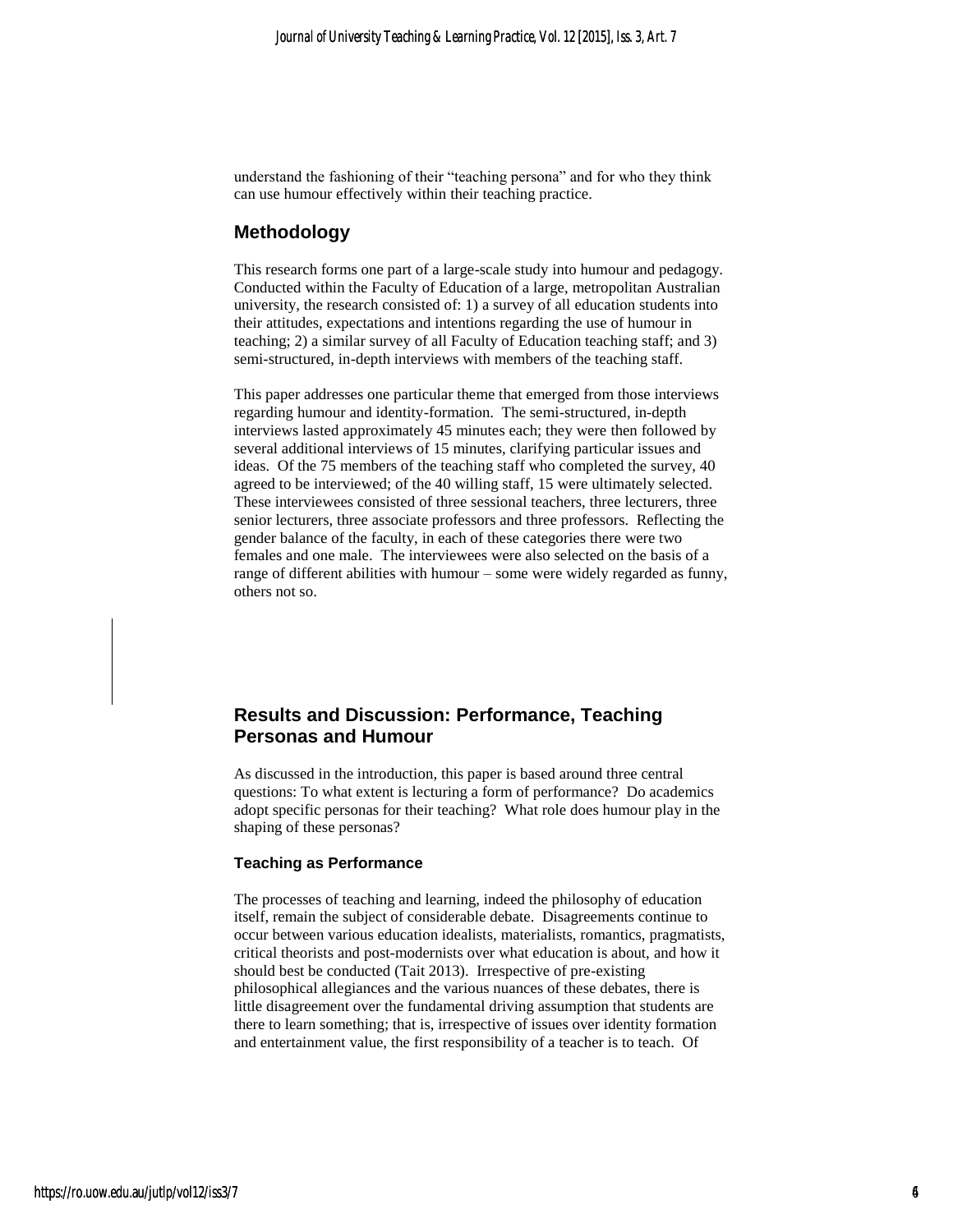those academics interviewed for this study, all saw their principal task as "teaching", in the fairly traditional sense of the word. However, for one academic, that was the sum total of the process.

*People ask me, how do I teach? I don't know…I just go in and do it, and hopefully they learn something. Is it a performance?…I'm not sure I even understand the question.* Professor 1, female

With this one exception, each of the other university teachers considered that there is a significant overlap between "performing" and "teaching"; indeed, most regard the former as a virtual prerequisite for the effective execution of the latter.

*But I think all teaching – all good teaching – is a kind of performance anyway, whether it's a serious performance or a light-hearted performance.* Senior Lecturer, male

Furthermore, given that the interviewees in this study were all from a faculty of education, and their students were almost exclusively future teachers, this understanding of the relationship between performing and teaching not only had currency among the academics themselves, it was also part of the pedagogic message passed on to their students, both overtly and covertly.

*I say to my students that I think there's a bit of an actor in all teachers. I spend eight hours a day sometimes entertaining people – teaching but entertaining – and there has to be an element of taking on a role.* Sessional Lecturer 1, female

It was well understood by the academics that the nature of the teaching performance is contingent upon where that performance is occurring. The forms of presentation required in a tutorial are regarded as more muted and naturalistic than those in a mass lecture; however, they still constitute a performance. The lecture performance was regarded as often requiring an entirely different register:

*I'm an actress, that's my stage. I get up there and I act. Lecturer 1,* female

While performances are constituted by an array of functioning components – some administrative, some intellectual, some presentational, some pedagogic – a large number of the interviewees regarded humour as having a significant role to play in the way they organised their teaching.

*This is the culture of the lecture theatre…but once you've got the first laugh, you relax and feel good about it. Sometimes you think, "I'm slipping into stand-up comic here." But we all know that working those big lectures is performance.* Associate Professor 1, female

Interestingly, "the stand-up comic" constitutes a very particular role, which may be inhabited by any number of different personas (Limon 2000). In terms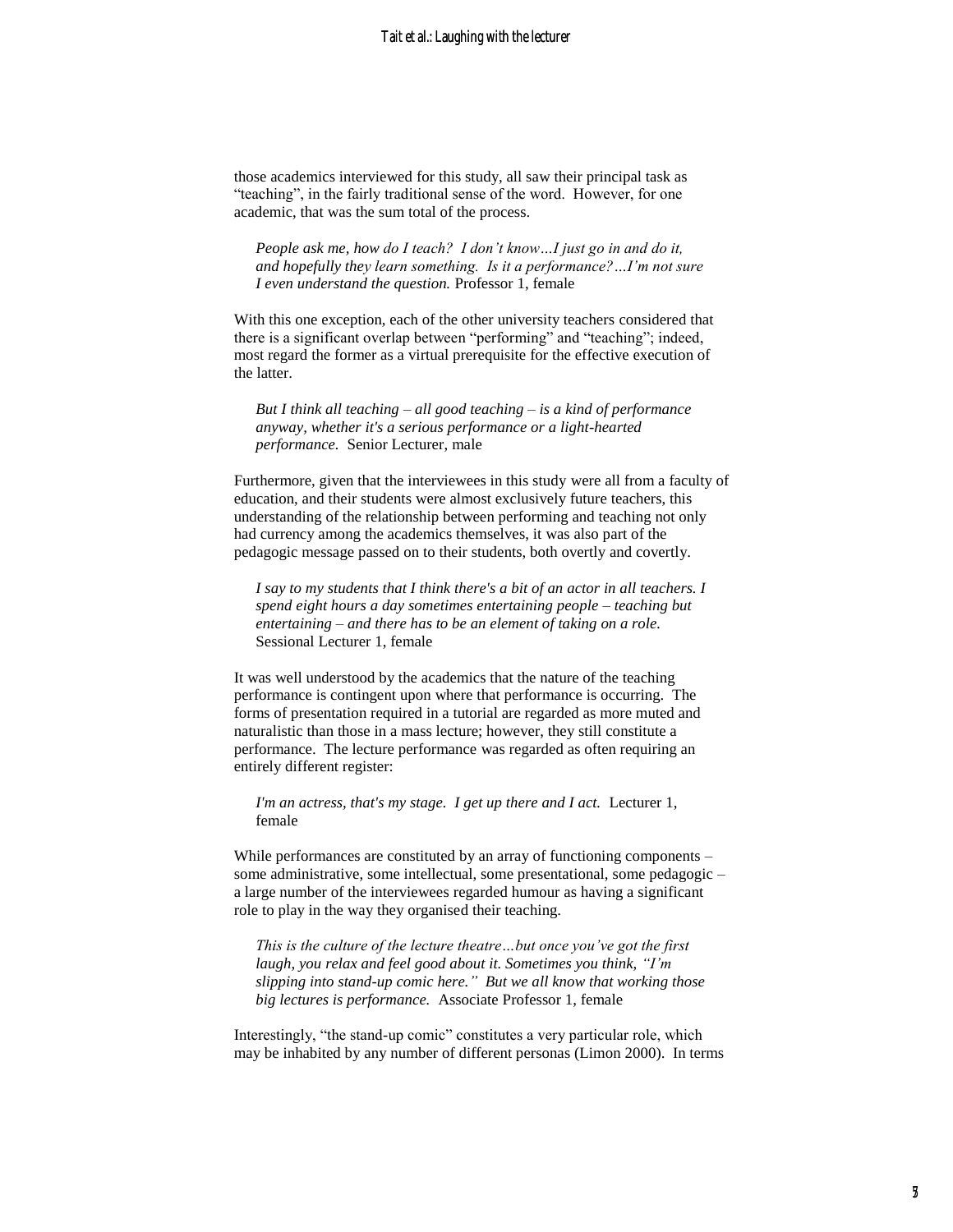of comedic stage personas, Lenny Bruce and Jerry Seinfeld shaped themselves very differently while still occupying the general role of "comic". The same is true for teachers employing humour, and not only can these personas have different relationships to the role of teacher, they can be understood as having different relationships to personas employed within broader social and personal contexts.

#### **Teaching Personas**

*These things – identities – are fluid things. They are not of my own making. They are constructed by the context in which I'm located…such as the lecture theatre."* Lecturer, male

As discussed in the preceding section, Mauss (1985) contends that all identities are ultimately variations on the notion of a mask, whether they are obviously external personas, such as "the funny lecturer", or whether they are those we have convinced ourselves are the true, essential us. The relationship between such teaching personas and the wearer of the mask was understood and manifested in four quite distinct ways by the interviewees in this study.

1) A small number of interviewees stated that they only use their own, real selves when they teach. This self is not regarded as a fabricated persona, but rather as their fundamental identity. There is no notion of performance within this logic; it is premised upon the idea of an "authentic self" that is simply transported, unmodified, to the confines of the classroom.

*What you see is what you get with me. I have no persona. I do not act. I am just myself. I am the same when I am teaching as I am here talking to you.* Professor 1, female

*I don't think my behaviour inside or outside of the classroom is any different. That's just the person I am…it's just the way I get through life.* Sessional Lecturer, male

This position garnered very limited support from the other interviewees. By far the dominant position was the belief that everyone performs to some degree in their teaching, and that performance is the manifestation of a particular persona, or personas.

*For reasons of honesty, I would say yes, I do have a teaching persona because I find it really disingenuous when people say, "No, I don't at all."* Senior Lecturer 1, female

2) Another interviewee also premised her understanding of identity on the notion of an authentic inner self, but did not necessarily deploy this personal essence in her teaching. That is, she regarded herself as having a singular true self, but placed various masks upon this self to teach more effectively.

*I'm an introvert. I play a role in front of my students; it's a role that's more open and responsive to interactions than I would be at home.*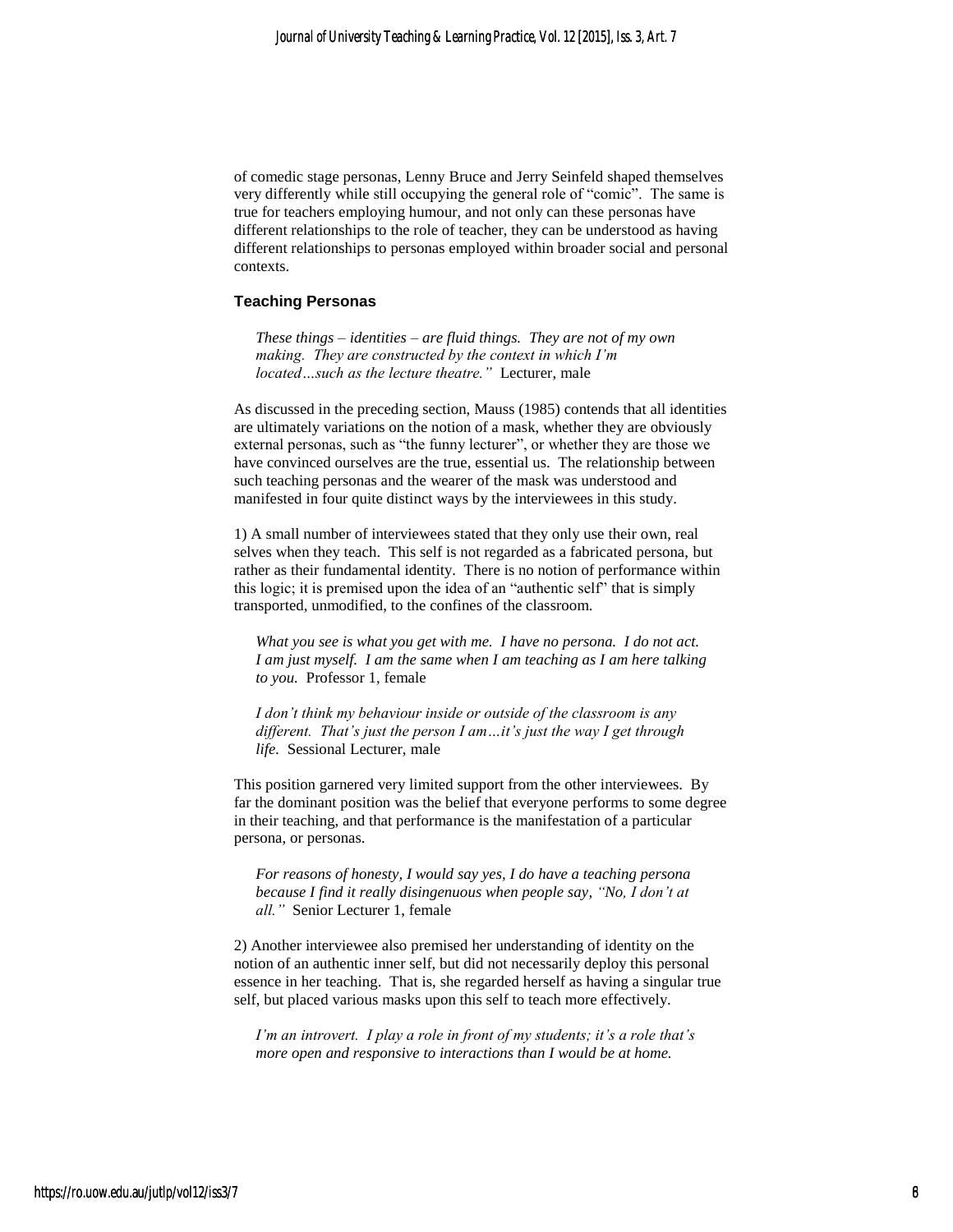*When I finish teaching I creep into my office and I don't want to talk to anybody. I want to go home and be in my pajamas, and that's it.* Sessional Lecture 1, female

In contrast to the previous interviewees, this interviewee's understanding of teaching emphasises the idea of performance. Indeed, the lecturer actively required a different teaching persona to compensate for the situational inadequacies she perceived in her personality; the performative mask covered the shortcomings of her true self.

3) The majority of the interviewed academics did not frame their answers to questions about teaching and persona-formation in term of a real self/false (teaching) self-dichotomy. Instead, they recognised that by framing the issue as one of "performance", they necessarily include the notion of a "performer". This then raises the question: what is the ontological status of the persona doing the performing?

*I don't think being performative is being fake. Whenever you're the focus – so certainly in lectures, and when you're doing explicit teaching in a tutorial – it's quite performative. I see that as part of the pedagogy.*  Lecturer 2, female

Consequently, it is possible to position a teaching persona as different from other types of persona, without then assuming that one of those other personas is somehow the "real" one. A number of academics stated that they had a specific teaching persona, which they understood as a deliberate professional fabrication, but this fabrication was fairly similar to all the other fabricated personas deployed within other domains of their lives.

*I have a teaching persona, but I work to ensure that while I'm professional in teaching contexts, there's not a huge deal of difference between my more day-to-day persona, and my teaching persona.* Senior Lecturer 1, female

This understanding of personhood meshes neatly with the Maussian account outlined earlier, in that it sidesteps any requirement for an authentic inner self. However, it is not the only possible account to do so, as teaching personas and day-to-day personas need have no necessary connection or similarity.

4) The final way the teaching/personal identity relationship was conceptualised by the interviewees also uses an understanding of selfhood as non-essential. According to this reasoning, teaching is most certainly a performance, and that performance constitutes one functioning part of a particular kind of pedagogic persona, but that persona has no necessary relationship to any of the other personas that may be deployed by that academic in different contexts. That is, while they are unlikely to be entirely different, fictional teaching personas need not mirror fictional "day-to-day" personas.

*I have several teaching personas; I use them as I need them. A couple blur over into my ordinary life – probably more now than when I first*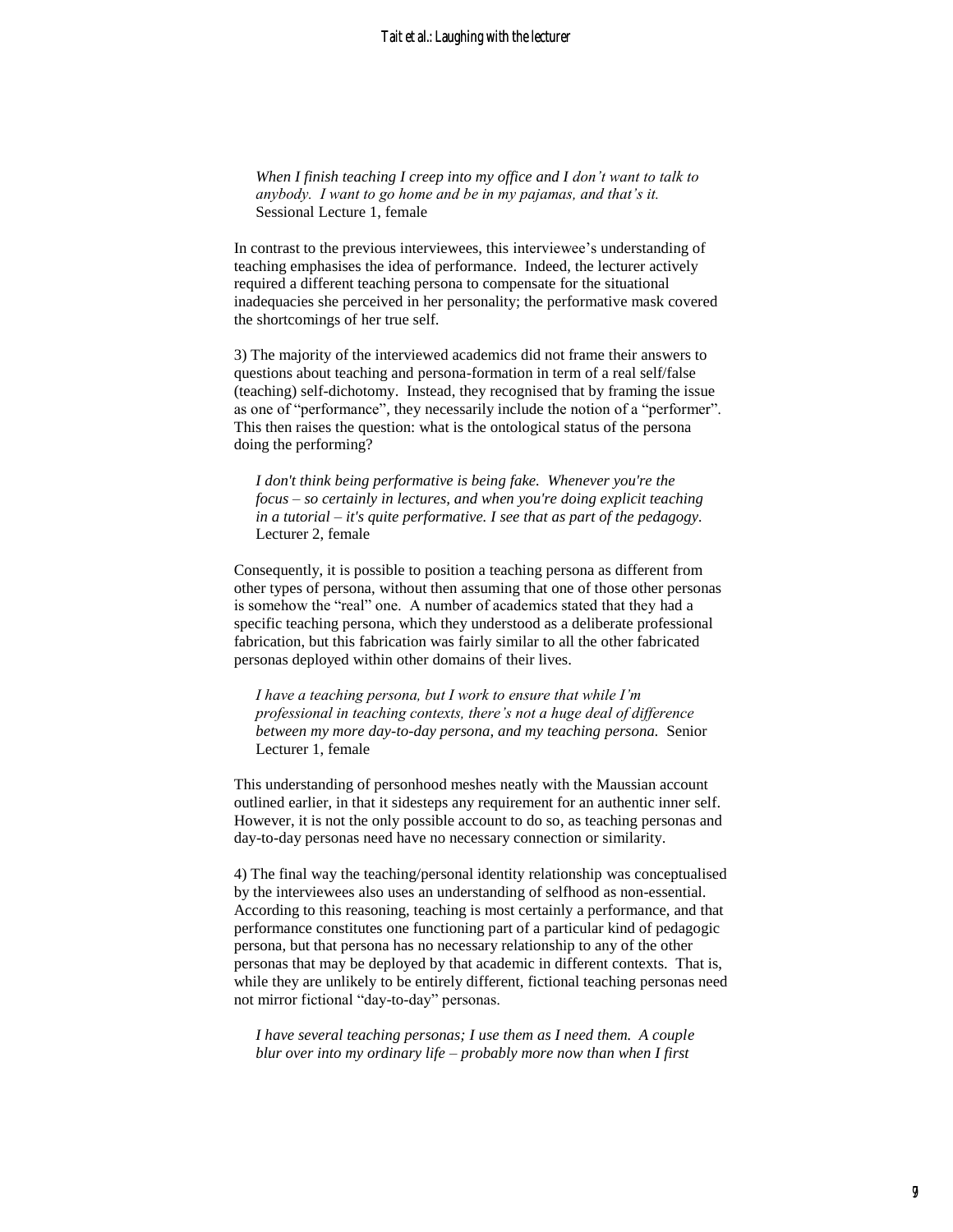*started teaching. I used to try to keep them fairly separate.* Lecturer 1, female

*I don't think in terms of there being a singular "real me", and I certainly don't think of that "real me" having much to do with the how I strategically manage myself in lectures and tutorials.* Associate Professor 2, female

In summary, almost all of the interviewees consciously shaped specific teaching personas—"the witty lecturer", "the pastoral tutor"—with the principal intention of better achieving specific pedagogic ends. For the most part, those personas were regarded as having no *necessary* connection to constructs of an "essential self", although there were likely to be common elements, practices and forms of self-representation within all. The issue then arises: what role does humour have in all of this?

*I just know that how we cobble together a persona, and one that works well within the professional terrain—for me—necessarily involves humour.* Associate Professor 1, female

#### **Humour and Persona Formation**

The question now arises: having recognised that teaching can be understood as a form of public performance, and that for the most part academics are required to shape their teaching personas for the purposes of that performance, how does this process actually occur, as specifically related to the use of humour? In *The history of sexuality, volume II: The uses of pleasure, Foucault (1987,* pp.26-29) outlines a four-part model that provides a viable set of theoretical coordinates for analysing the doing of work on the self, as part of forming a particular persona. First is *the determination of the ethical substance*, which involves ascertaining the nature of the domain upon which work is actually to be done. Second is *the mode of subjectification,* which is comprised of an examination of the mechanisms by which targeted populations are persuaded to carry out such work on the self. Third is *forms of ethical work*, which an investigation of mental and physical ways the work on the self is actually done. The final element of Foucault's model is *teleology*, which involves an analysis of the kind of person that such practices of the self are directed at producing.

#### *Determination of the Ethical Substance*

Given the focus of this paper, the issue of what needs to be addressed to be doing relevant work on the self is relatively straightforward. The ethical substance here is "teaching practice". In forming a persona that can effectively deploy humor in the university lecture theatre and the tutorial room, the substance of that deployment is to be found solely in the actions of the teacher. If an academic has successfully molded themselves into "the funny lecturer", it is because the various components of their teaching practice – speech, gesture, content – shape them as such.

#### *Mode of Subjectification*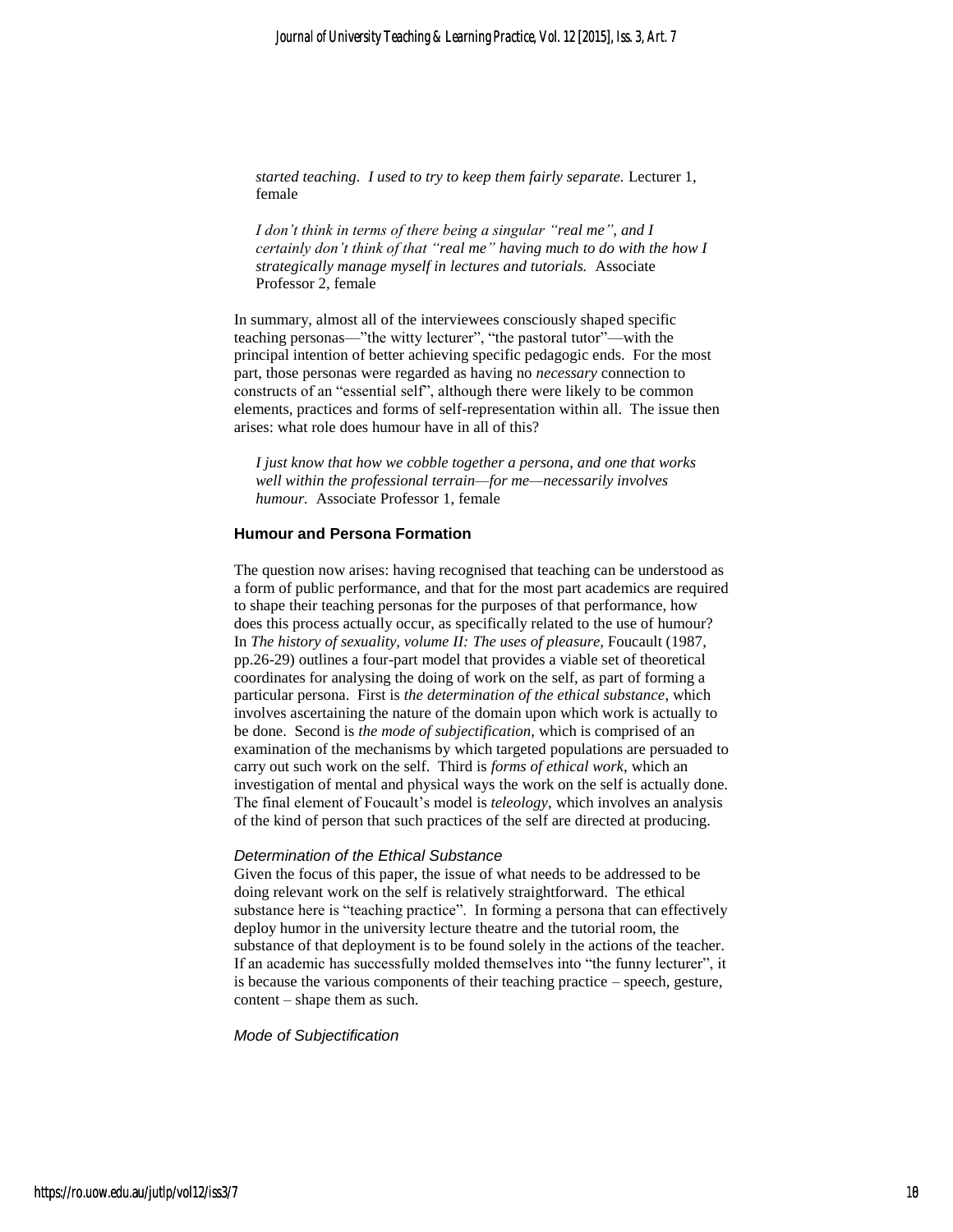Having targeted an area of concern within a particular population, in this case the teaching practices of university lecturers, the question now arises: how are member of this category to be persuaded to carry out their moral and professional obligations? If "teaching practice" constitutes the material basis for this form of self-shaping, what prompts or induces adherence to perceived requirements?

This research suggests that there are a number of modes of subjectification operating here. These function to not only recruit academics into doing work on their teaching practice, but also to use humour as part of that work. The first is the visible construction of the notion of "the good teacher". Just as the character of "the good mother" enabled various organs of governance to effectively manage maternal responsibilities at a distance (Bell 1993; Donzelot 1979), so too the character of "the good teacher" acts to recruit academics into given forms of conduct.

*For the most part, no-one wants to be thought of as a bad teacher, especially in an education faculty. Let's face it, we all know who the good ones are…. I think they get a lot of respect.* Senior Lecturer 2, female

*I still think of myself as a teacher, first and foremost…it's important to me to be good at this.* Sessional Lecturer 2, female

Of course, the notion of "the good teacher" is shaped by the pedagogic environment of the contemporary university. As discussed earlier, the teaching philosophy of "edutainment" plays a significant role in determining student and faculty expectations. Teachers find themselves organising their pedagogy in relation to this framework.

*Well...most of the good lectures are infotainers now, aren't they? I deliberately [plan] humour, but I also then ensure that my style of lecturing is one of…well, I suppose…I don't know if evangelical is a word that I would use, but it's about making it interactive, and a good way of defusing any apprehension that students might have about engaging is through the use of humour.* Lecturer, male

Academics are also persuaded to work on their teaching through the dual system of student evaluations and teaching awards. Lecturers are continually assessed. The poorer lecturers are counseled, and given strategic advice for improvement (or in the worst cases, removed); the better lecturers are rewarded. The use of humour in teaching is widely seen to play a positive role in this evaluation, an observation supported by other research (Javidi et al. 1988).

*When people write back about whether they love or hate me in the (student survey) or whatever it's called – the love/hate survey – just about everyone on the love end, they say something about the humour. The few on the hate end, they probably don't have a sense of humour….* Senior Lecturer 2, female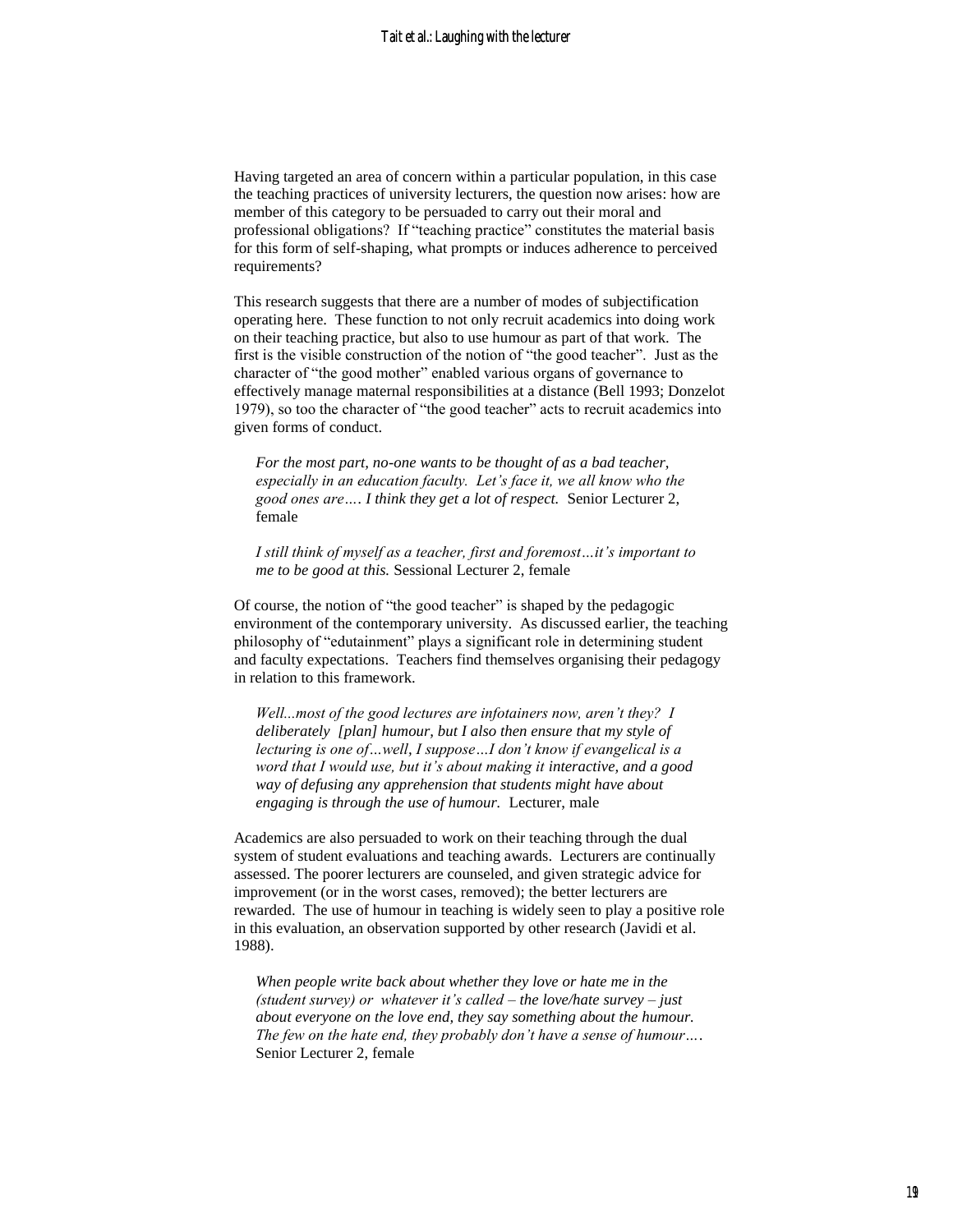#### *Forms of Ethical Work*

Once academics are persuaded in various ways (*modes of subjectification*) to work on their teaching practices (*the ethical substance*), the question becomes: what is the nature of that work? How do university teachers actually go about making themselves funny in the classroom? The research suggests that this happens in a variety of ways. Some pertain directly to the use of the body, in the production of particular kinds of humorous bodily habitus (Mauss 1973). Though not necessarily the most sophisticated type of humour, "clowning" and various types of other bodily humour are common among lecturers:

*When we're dealing with a large group, you've got to accentuate your body movements…the hands on the hips, the frown, the stare, the looking dumb…it really is a performance like an actor on stage.*  Lecturer, male

*Physical humour's part of it…facial expressions can be good…I use my body in weird ways, in part because I'm pigeon-toed. I naturally walk in a funny way, and my arms are double-jointed.* Sessional Lecturer 2, female

A far more significant practice of the self for university academics appears to be verbal humour. As part of a repertoire of strategies for eliciting laugher – and hence getting students' attention and encouraging engagement – university teachers tell jokes, make witty observations, recount humorous anecdotes, selfdeprecate and engage in repartee with the audience. All of these practices act to shape the teacher's persona in chosen ways.

*You stand up...a couple of jokes settles everyone down. Okay, we'll stop thinking about other stuff. We'll listen to this guy; he's got something worth saying.* Professor, male

*I'm not so much on telling jokes, but more telling humorous anecdotes…using funny stories as teachable moments. I use that, probably across all my teaching areas.* Lecturer 2, female

In addition to physical and verbal forms of self-shaping, teaching personas are organised in a relational manner with the students. A dominant theme in the interviews involved the complexity of teasing students for humorous purposes. While much of the instructional literature of the use of humour in teaching expresses extreme caution when dealing with the issue of teasing students (Berk 2002, 2003; Lundberg & Miller-Thurston 2002), the interviewees generally stated a willingness to tease their students; however, only when they had reached a point in the pedagogic relationship when it was obvious that the mockery is relatively benign, and where trust had developed.

*I tease students all the time…but I've got to build up some kind of rapport with them so they will allow me to tease them.* Professor, male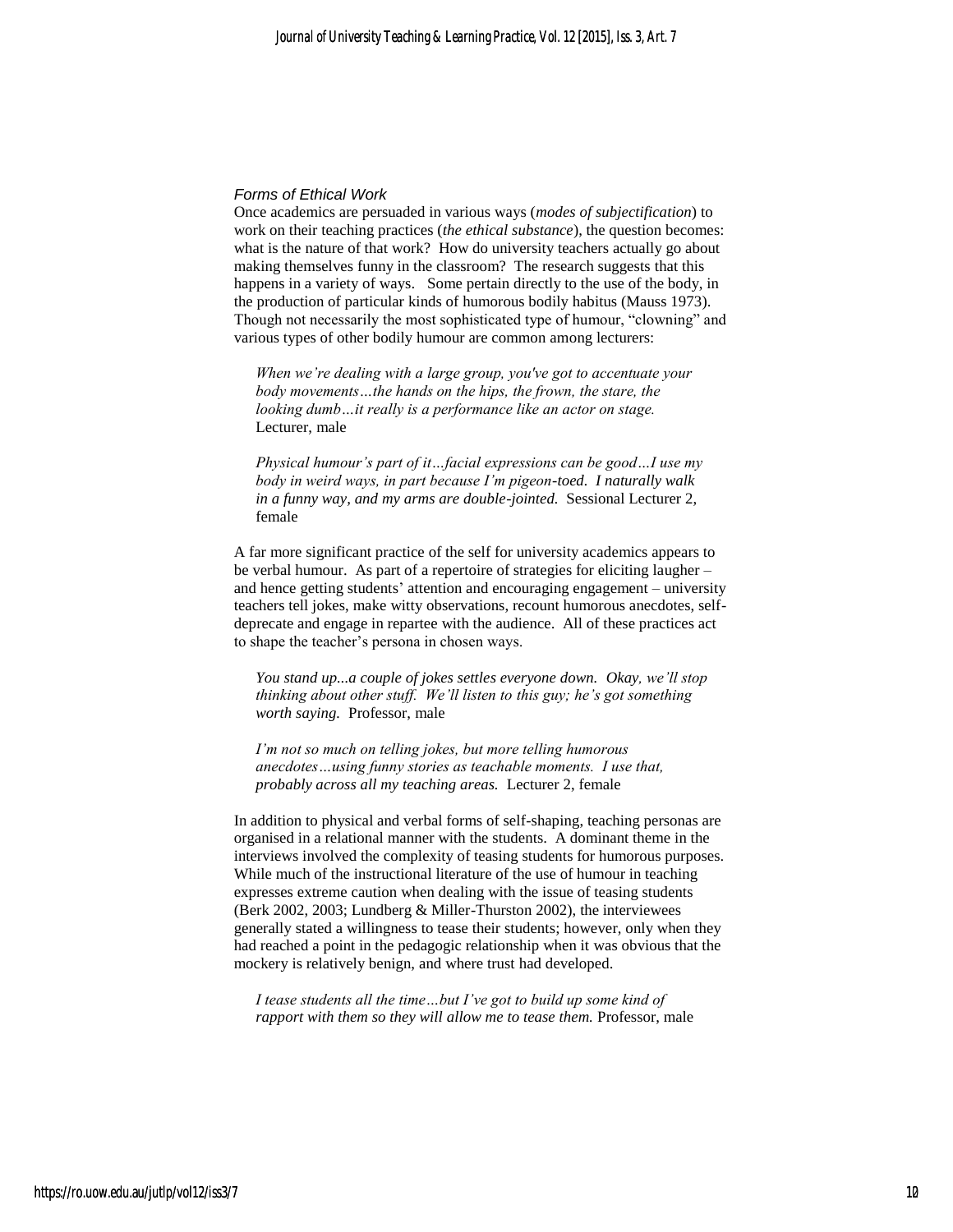*When they knew me and I knew them, then it was fine, but when I just walked in cold they went, who are you, sister?…A lot of humour has to do with trust.* Associate Professor 1, female

One final form of humorous self-shaping involves demonstrations that the teacher is the kind of person who likes to laugh themselves, often accomplished by the use of a variety of amusing resources. This practice of the self was used by almost all the interviewees, and had the advantage of appealing to those who, while enjoying and valuing laughter themselves, lacked confidence in their own ability to make students laugh.

*I always look for humorous sorts of things to exemplify points that I'm making, whether it be from the Simpsons, or other forms of popular culture...from the ABC, or even, God forbid, Channel 10 or Channel 7…*. Lecturer, male

The issue of whether lecturers regard themselves as inherently funny is an important one. If a teacher has not included the use of humour to any great degree in the shaping of their non-teaching personas, they appear far less likely to make it a significant part of the personas they employ for teaching. These arguments are normally couched in terms of an innate ability with humour.

*I don't think of myself as a funny person; I think if anything I come over as a bit too serious.* Senior Lecturer, male

*I think I'm not really very funny*…. Associate Professor 2, female

That is, arguments about "natural ability" with humour prefigure who is likely to deploy humour as a practice of professional self-formation, as well as how. It would seem apparent from this study that the discourse of "innate good sense of humour" dominates the choices many university teachers make about how they shape their teaching personas – even among those who explicitly reject the idea of an "essential self", let alone a funny one. This ability to employ humour effectively – to be funny – is most generally referred to in the literature as "humour orientation" (Booth-Butterfield & Booth-Butterfield 1991). This is not a measure of the degree to which someone appreciates humour, but rather a measure of how well they are able to produce humorous messages (Banas et al. 2011). Importantly, humour orientation does not necessarily have to be conceptually tied to a belief in an innate capacity. Arguably, assembling various personas that incorporate a high humour orientation is often a matter of trial and error over a long period – finding out what audiences will laugh at, and when. While almost all the teachers in this sample place a high value on humour, it became clear that teachers with a high humour orientation used humour more frequently than those teachers with a lower humour orientation.

*If the opportunity is there, I tend to always take it; and in a classroom where there is no humour, I feel like there's a lack of life.* Lecturer 2, female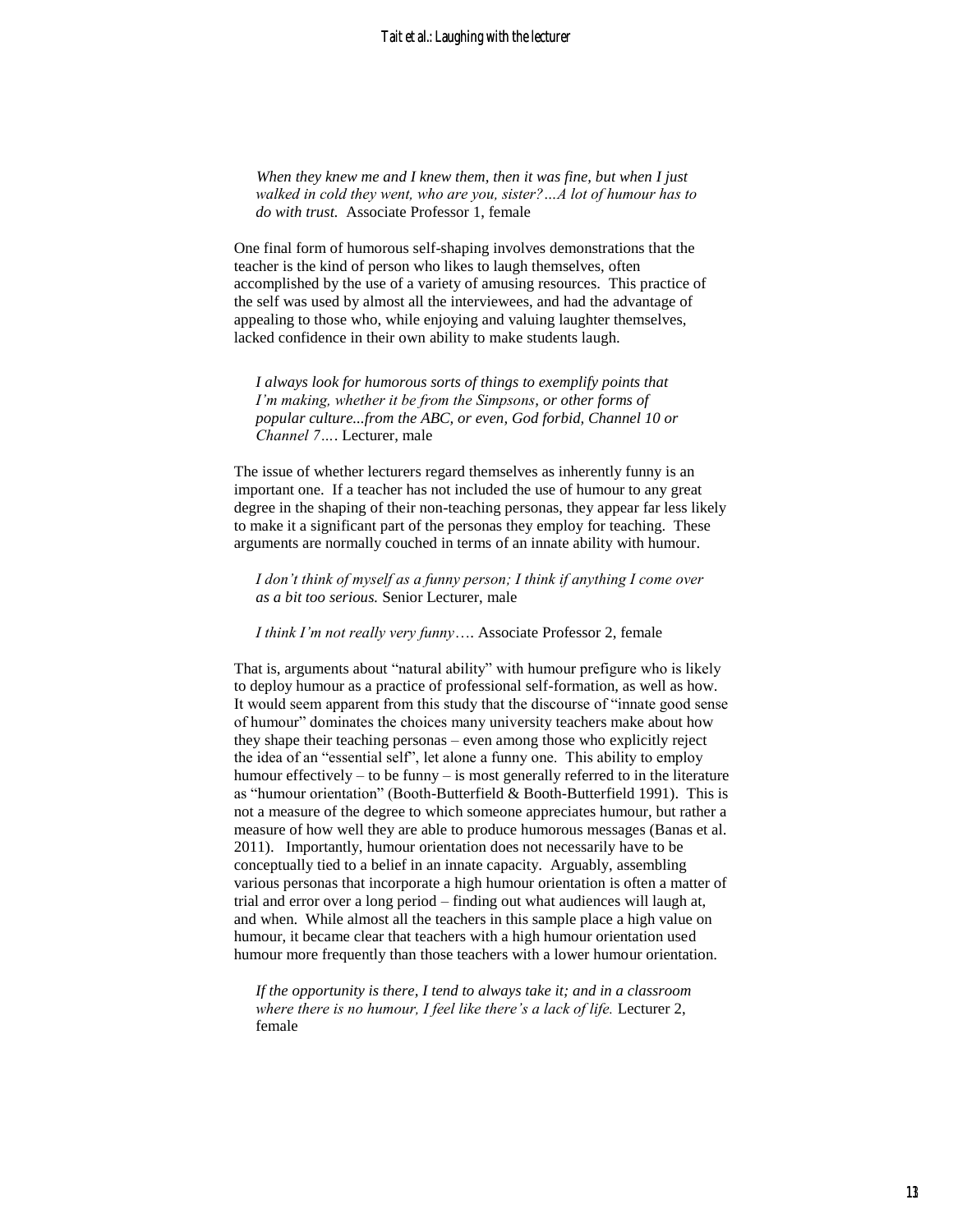#### *Teleology*

The last component of Foucault's model argues that all these practices of the self are directed at the development of individuals towards particular goals. The focus on teleology asks the question: what kind of persona are these practices of self-formation trying to produce? At first analysis, the answer here is quite simple: "the funny lecturer". However, on closer scrutiny, this process is far more nuanced.For example, some academics constructed themselves as "the funny lecturer" simply for its own sake. This was a persona with which they felt comfortable, as it had significant elements in common with personas they regularly used in other contexts.

*I like being thought of as funny, irrespective of the context. That how I think of myself. It sort of defines who I am.* Lecturer 1, female

While this may be still be the case for some university teachers, in that they like to be thought of as funny, others adopt this persona because they consider "the funny lecturer" to be a subset of an even more important persona, "the good lecturer". As stated in the introduction, the preponderance of evidence suggests that humour has a wide range of pedagogic benefits, extending beyond student attention and engagement, to information retention and subject enjoyment. Consequently, many university teachers consider that adopting the persona of "the funny lecturer" leads to improved educational outcomes.

An additional nuance is that "the funny lecturer" comes in a variety of forms. In practice, the funny lecturer acts as an umbrella term, which can successfully encompass "the witty lecturer", "the goofy lecturer", "the humorously cynical lecturer" or "the self-deprecating lecturer", each of which can be deployed as a stock character or used for specific ends at particular moments. Importantly, however, the ability to use any of this familiar cast-list of characters when teaching is contingent upon other factors. For example, the adoption of any persona other than "the traditional teacher" was regarded as something of a risk by very junior members of the teaching faculty.

*Because I'm new, I'm just conscious that if someone was to say something really bad [about me]*, *it would probably affect my chances of being asked to do it again.* Sessional Lecturer 2, female

*I do become mindful of not wanting to be too frivolous with older students, because my age already somewhat undercuts my authority with them. It's a bit dicey to push that boundary when they could be coming back and saying, "Not only is she young, but she's also unprofessional."* Lecturer 2, female

In addition to this general concern, a persona such as "the self-deprecating teacher" is regarded as perfectly appropriate for a professor to adopt, and this can work very well with traditional Socratic pedagogies (for example, "What do I know? I'm just a complete idiot…you explain it to me"). However, this can be a problematic character to adopt if the adoptee is also a junior member of staff.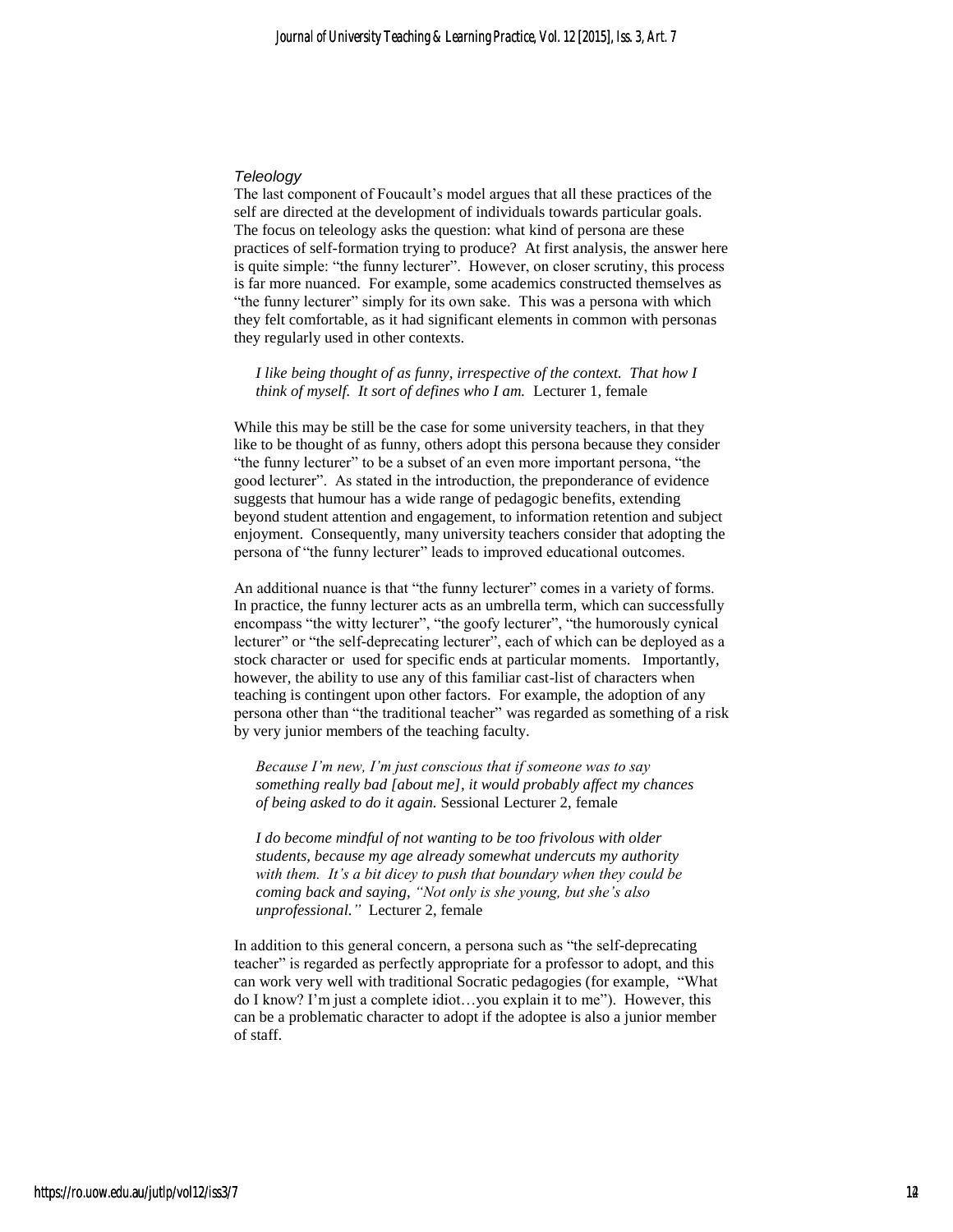*As a young teacher, I can't play that [self-deprecation] line, because it's a hop, skip and a jump to people saying to your head of school, :She didn't even know what she was talking about."* Lecturer 2, female

At the other end of the professional scale, senior academics appear to have far greater latitude in the cast list of characters they can choose from, and in the ways they can piece together particular types of humorous teaching persona. Not only are they largely secure in their employment, but they tend to have the social and professional status to shape themselves as they see fit. Indeed, the academy has a long tradition of tolerating an eccentric professoriate, and even within the era of edutainment and corporate universities, this still appears to be the case:

*You could define it as a privilege (of seniority)…. I think its part of that. "Let's see how far we can push this.*" Professor, male

*I'm an old woman…I can get away with saying what the hell I like.*  Professor 1, female

### **Conclusion**

It could be convincingly argued that what counts as a "good teacher" within the contemporary university sector has little in common with the same "good teacher" from 100 years ago. We are now firmly in the pedagogic era of edutainment, wherein students have come to expect a particular kind of performance from their lecturers and tutors, particularly those who wish to be regarded as good at what they do. All "performances" require "actors", and it has been argued here, following the work of Mauss and Foucault, that these actors do not draw their inspiration from a wellspring of some inner "teaching" self; rather, it is suggested that those actors work from a cast list of possible characters. One such character, or persona, with a significant presence in the tertiary landscape is "the funny lecturer".

Those university lecturers who choose to adopt the persona of "the funny lecturer" are persuaded to do so in a variety of ways. The research suggests that humour has a significant role to play in engaging students, improving educational outcomes and increasing enjoyment, and academics who want to be regarded as good teachers sometimes elect to do so through the vehicle of "the funny lecturer". This process of professional persona-formation is given added institutional impetus through devices such as student evaluation and lecturing awards, which both coerce and encourage the doing of work on the self. Interestingly, the work on the self necessary to shape "the funny lecturer" can take a number of forms. Academics can enact this, and related humorous personas, by using the body in particular ways, using humorous language and linguistic forms and constructing particular kinds of joking relationships with students.

This process is not without its constraints and its boundaries. This research suggests that while almost all the academics interviewed recognised the value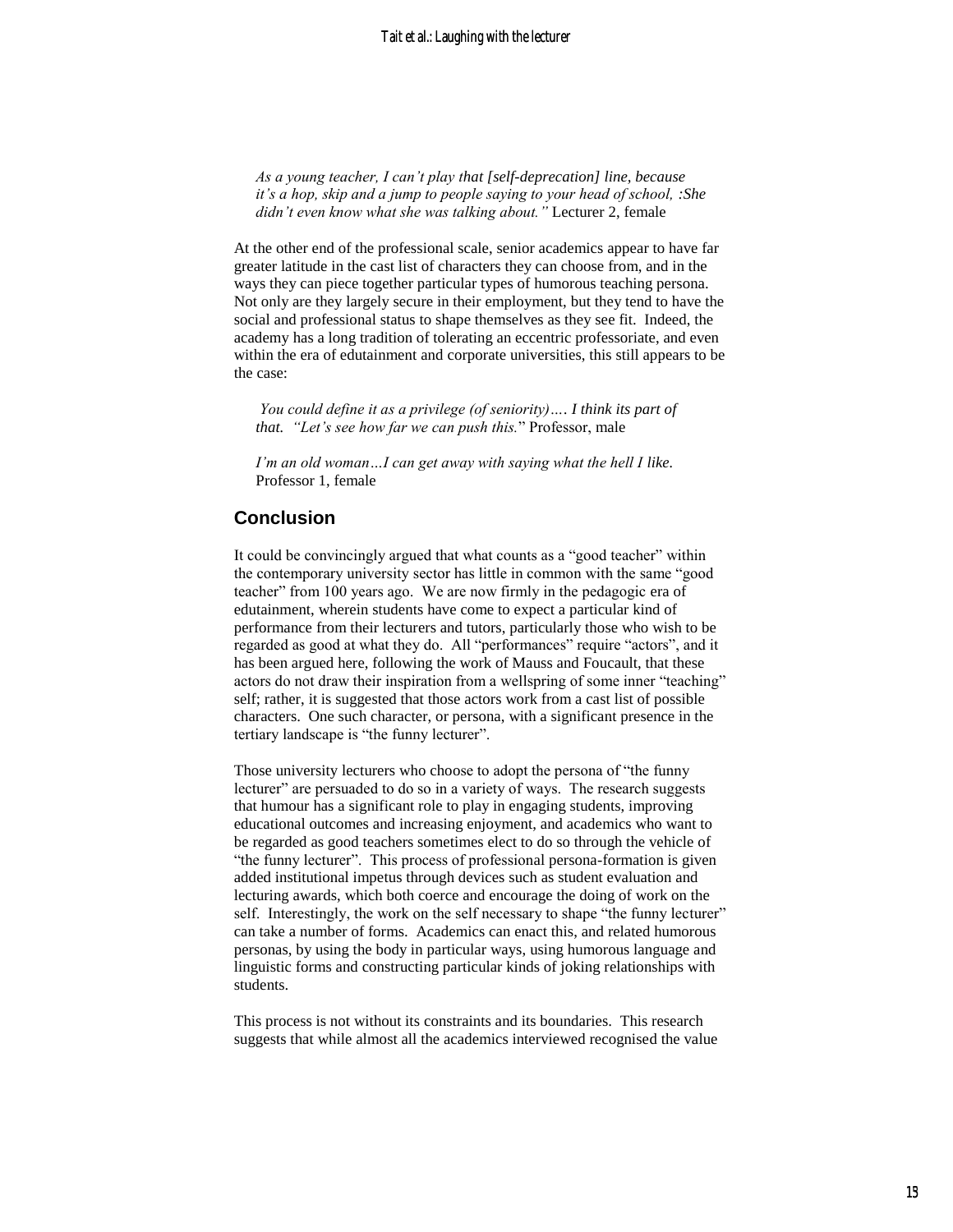of humour within tertiary teaching, and used it as a pedagogic tactic when the opportunity presented itself, a more limited number of the interviewees actively shaped a teaching persona incorporating humour as one of its central elements. Perhaps not surprisingly, the academics who chose to shape themselves as "the funny lecturer" were generally those with a higher humour orientation; that is, they tended to use humour as a practice of the self across a range of different contexts and personas, not just teaching. Finally, "the funny lecturer" is a label that can be attached to a cluster of associated personas, characters that possess a certain "family resemblance" in a Wittgensteinian (1953) sense, but which describe an assortment of somewhat different ways of organising a teaching self. These different personas are not necessarily equally available to all members of a faculty, but are often distributed according to job security, academic status and professional seniority.

### **References**

- Armstrong, P (2003). *Teaching as stand-up comedy: The metaphor of scripted and imorvised performance in teaching*. Paper presented at the The Standing Conference on University Teaching and Research in the Education of Adults, 33rd Annual Conference, University of Wales, Bangor.
- Banas, J, Dunbar, N, Rodriguez, D & Liu, S-J (2011). A review of humor in educational settings: Four decades of research. *Communication Education*, vol. 60, no. 1, pp. 115-144.
- Bell, V (1993). Governing childhood: Neo-liberalism and the law. *Economy and Society*, vol. 22, no. 3, pp. 390-405.
- Berk, R (2002). *Humor as an instructional defibrillator: Evidence-based techniques in teaching and assessment*. Sterling, VA: Stylus.
- Berk, R (2003). *Professors are from Mars, students are from Snickers*. Sterling, Virginia: Stylus.
- Booth-Butterfield, S & Booth-Butterfield, M (1991). The communication of humor in everyday life: Individual differences in the use of humorous messages. *Southern Communication Journal*, vol. 56, pp*.* 205-217.

Bruner, R (2002). Transforming thought: The role of humour in teaching. *Present Value: an informal column on teaching.* Viewed at *[http://www.ssrn.com/abstract=298761.](http://www.ssrn.com/abstract=298761)* 

- Buckingham, D & Scanlon, M (2003). *Education, entertainment, and learning in the home*. Maidenhead: Open University Press.
- Davis, J & Arend, B (2013). *Facilitating seven ways of learning: A resource for more effective, and enjoyable college teaching*. Sterling, VA: Stylus.
- Donzelot, J (1979). *The policing of families*. New York: Pantheon Books.
- Foucault, M (1987). *The history of sexuality, volume II: The uses of pleasure* (Vol. 2). Harmondsworth: Penguin.
- Fried, C (2006). In-class laptop use and its effects on student learning. *Computers and Education*, vol. 50, pp. 906-914.
- Garner, R (2006). Humor in pedagogy: How ha-ha can lead to aha! *College Teaching*, vol. 54, pp. 177-179.

Glenn, R (2002). Brain research: Practical applications for the classroom. *Teaching for Excellence*, vol. 21 no. 6, pp. 1-2.